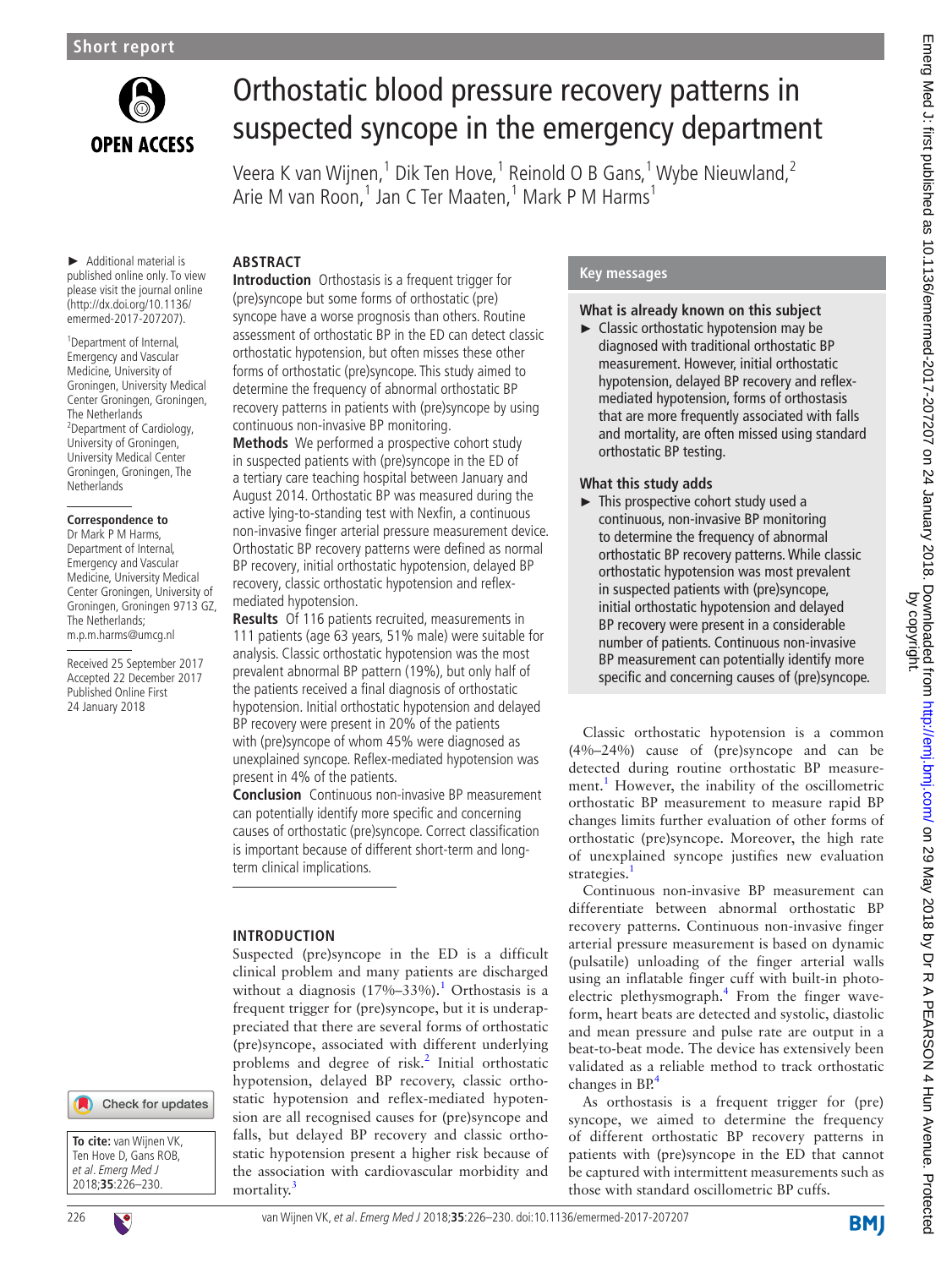

<span id="page-1-0"></span>**Figure 1** Definitions and illustrations of five distinct orthostatic BP recovery patterns on standing. Continuous non-invasive BP measurement during active lying-to-standing test in five suspected patients with (pre)syncope. Illustrated are the last 60 s in supine position and 300 s of standing. Systolic and diastolic BP and HR are shown.

#### **Methods**

#### **Setting**

This prospective cohort study was conducted in the ED of a tertiary care teaching hospital, the University Medical Center Groningen, between January and August 2014.

#### **Participants**

All consecutive suspected patients with (pre)syncope older than 18 years visiting the ED Monday to Friday during regular working hours (08:00–18:00) were eligible. Patients were referred by ambulance emergency services, by general practitioner, by specialists or self-referred within 1hour after the (pre) syncope episode. Patients were excluded if they were not able to stand for 5min, were haemodynamically unstable (systolic BP <90mm Hg), in need of immediate treatment or if informed consent was impaired by a cognitive disorder.

Syncope was defined as a transient loss of consciousness due to transient global cerebral hypoperfusion characterised by rapid

onset, short duration and spontaneous complete recovery.<sup>[1](#page-3-0)</sup> Presyncope was defined as the feeling of almost losing consciousness with similar prodromal symptoms as in syncope. Patients with presyncope are as likely as patients with syncope to experience critical interventions or adverse events like bradydysrhythmia and haemorrhage.<sup>56</sup>

#### **Procedures and variables**

After initial evaluation by the attending physician, patients were approached to participate in the study. Verbal informed consent was obtained from all patients. The orthostatic BP measurement was performed with Nexfin (BMEYE, Edwards Lifesciences, Irvine, California, USA), a continuous non-invasive finger arterial pressure measurement device. The finger cuff, a height correction unit which corrects for movements of the finger when the hand is not kept at heart level, and the wrist-worn unit are connected to a primary unit which holds the air pump, electronics and computer. At the start of the orthostatic BP measurement, patients were lying in supine position; the Nexfin wrist-worn unit was placed around the wrist and the appropriately sized finger cuff was placed around the middle finger. BP was measured continuously during 5min of supine rest and 5min after active standing up. Subsequently patients were asked whether they experienced any symptoms during standing, such as light-headedness, dizziness or blurred vision. Further details on the device and active stand protocol are available in the online [Supplementary file](https://dx.doi.org/10.1136/emermed-2017-207207) 1. The orthostatic BP recovery patterns were defined according to a recent review  $(figure 1)<sup>2</sup>$  $(figure 1)<sup>2</sup>$  $(figure 1)<sup>2</sup>$ 

Attending physicians in the ED work according to the syncope guideline of the European Society of Cardiology.<sup>[1](#page-3-0)</sup> No specific criteria with regard to the diagnosis were given to the attending physicians. The attending physician was unaware of conclusive information obtained with continuous non-invasive BP measurement because this was not available at the time of the visit. The attending physician's final diagnosis was obtained from the discharge letter. Patient's demographic features, comorbidities and medication were also obtained from the discharge letter. These features were chosen because of the known association with abnormal orthostatic BP recovery patterns.<sup>[7](#page-4-0)</sup>

The primary outcome of the study was the frequency of the different abnormal orthostatic BP recovery patterns. Secondary outcome was a comparison of the orthostatic BP patterns with the final diagnosis of the (pre)syncopal episode in the ED discharge letter.

## **Results**

One hundred and sixteen patients consented to participate. Measurements were suitable for analysis in 111 patients (median age 63±30 years, 51% male). Five measurements were excluded due to poor quality signal (artefacts) or signal interruptions. Sixty-six (59%) patients were referred because of syncope and 45 (41%) patients because of presyncope. Fifty-seven per cent of the 111 patients had a normal BP recovery, 7% had initial orthostatic hypotension, 13% delayed BP recovery, 19% classic orthostatic hypotension and 4% had reflex-mediated hypotension ([table](#page-2-0) 1). Haemodynamic profiles of the different patterns are presented in [figure](#page-2-1) 2.

Seven out of 45 (16%) patients classified by the attending physician as vasovagal syncope had classic orthostatic hypotension with continuous BP measurement ([table](#page-3-5) 2). In patients classified as orthostatic hypotension by the attending physician, 11/18 (61%) had a positive test for classic orthostatic hypotension. In patients with a delayed BP recovery, 6/14 (43%) were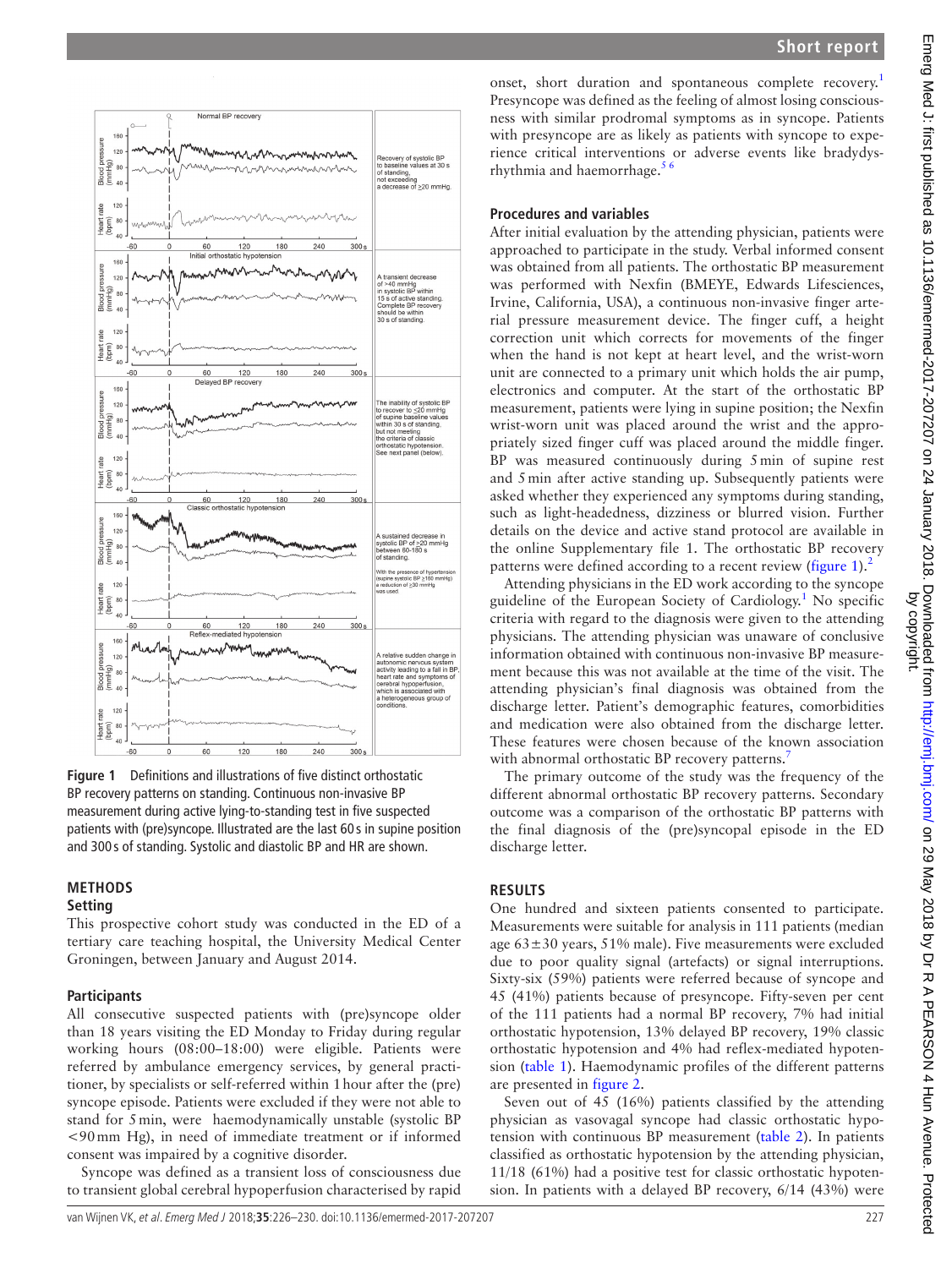<span id="page-2-0"></span>

| Patient's characteristics based on the orthostatic BP recovery patterns<br>Table 1 |                      |                                     |                                            |                                        |                                                    |                                               |  |  |  |  |
|------------------------------------------------------------------------------------|----------------------|-------------------------------------|--------------------------------------------|----------------------------------------|----------------------------------------------------|-----------------------------------------------|--|--|--|--|
|                                                                                    | All patients (n=111) | <b>Normal BP</b><br>recovery (n=63) | Initial orthostatic<br>hypotension $(n=8)$ | <b>Delayed BP</b><br>recovery $(n=14)$ | <b>Classic orthostatic</b><br>hypotension $(n=21)$ | <b>Reflex-mediated</b><br>hypotension $(n=5)$ |  |  |  |  |
| Demographics                                                                       |                      |                                     |                                            |                                        |                                                    |                                               |  |  |  |  |
| Male, $n$ $(\%)$                                                                   | 56 (51)              | 30(48)                              | 3(38)                                      | 8(57)                                  | 11(52)                                             | 4(80)                                         |  |  |  |  |
| Age, in years                                                                      | 63(30)               | 59 (37)                             | 62 (42)                                    | 73(21)                                 | 62(27)                                             | 66 (45)                                       |  |  |  |  |
| Medical history, n (%)                                                             |                      |                                     |                                            |                                        |                                                    |                                               |  |  |  |  |
| Hypertension                                                                       | 36(32)               | 18 (29)                             | 1(12)                                      | 10(71)                                 | 6(29)                                              | 1(20)                                         |  |  |  |  |
| Myocardial infarction                                                              | 14(13)               | 8(13)                               | $\overline{\phantom{m}}$                   | 4 (29)                                 | 1(5)                                               | 1(20)                                         |  |  |  |  |
| Atrial fibrillation                                                                | 20(18)               | 7(11)                               | 3(38)                                      | 5(36)                                  | 5(24)                                              | $\overline{\phantom{m}}$                      |  |  |  |  |
| Diabetes mellitus                                                                  | 15 (14)              | 9(14)                               | 1(12)                                      | 2(14)                                  | 3(14)                                              | $\overline{\phantom{0}}$                      |  |  |  |  |
| Medication, n (%)                                                                  |                      |                                     |                                            |                                        |                                                    |                                               |  |  |  |  |
| Beta blocker                                                                       | 31(28)               | 20(32)                              | 2(25)                                      | 4(29)                                  | 5(24)                                              | $\qquad \qquad -$                             |  |  |  |  |
| ACE-inhibitor                                                                      | 20(18)               | 12(19)                              | $\overline{\phantom{a}}$                   | 3(21)                                  | 4(19)                                              | 1(20)                                         |  |  |  |  |
| Angiotension II antagonist                                                         | 14(13)               | 4(6)                                | 2(25)                                      | 5(36)                                  | 2(10)                                              | 1(20)                                         |  |  |  |  |
| Calcium antagonist                                                                 | 18(16)               | 6(10)                               | 2(25)                                      | 6(43)                                  | 3(14)                                              | 1(20)                                         |  |  |  |  |
| <b>Diuretics</b>                                                                   | 27(24)               | 18 (29)                             | $\overline{\phantom{m}}$                   | 5(36)                                  | 4 (19)                                             | $\qquad \qquad -$                             |  |  |  |  |
| Symptoms of orthostatic intolerance, n (%)                                         |                      |                                     |                                            |                                        |                                                    |                                               |  |  |  |  |
| During orthostatic test                                                            | 42 (38)              | 18 (29)                             | 3(38)                                      | 5(36)                                  | 11(52)                                             | 5(100)                                        |  |  |  |  |
| History of (pre)syncope                                                            | 77 (69)              | 44 (70)                             | 5(62)                                      | 9(64)                                  | 16(76)                                             | 3(60)                                         |  |  |  |  |
| Admission, n (%)                                                                   | 21 (19)              | 8(13)                               | 1(12)                                      | 6(43)                                  | 4 (19)                                             | 2(40)                                         |  |  |  |  |

The dichotomous values are given in number of patients (n) with %. Age: median with IQR.

classified as unexplained syncope. The presumed aetiology of the cardiac causes were cardiac ischaemia  $(n=1)$  and arrhythmia (n=9). Arrhythmia was further subdivided into non-sustained ventricular tachycardia (n=1), ventricular fibrillation followed by implantable cardioverter defibrillator-discharge (n=1), bradycardia with atrioventricular block  $(n=3)$  and atrial flutter/atrial



<span id="page-2-1"></span>**Figure 2** Haemodynamic profiles of the different orthostatic BP recovery patterns. Continuous non-invasive orthostatic BP measurement in 111 patients with (pre)syncope. Median BP and HR values are presented at baseline, nadir, 30, 60, 120 and 180 s after standing up. Orthostatic BP recovery patterns are classified as normal BP recovery  $(n=63)$ , initial orthostatic hypotension  $(n=8)$ , delayed BP recovery (n=14), classic orthostatic hypotension (n=21) and reflex-mediated hypotension (n=5).

fibrillation (n=4). The management of patients with presyncope and syncope, respectively, consisted of admission (16% vs 21%), referral to an outpatient department (49% vs 20%), referral to the general practitioner (11% vs 9%) or no specific management (24% vs 50%).

## **Discussion**

In this study, we found that 43% of the patients with (pre) syncope had an abnormal orthostatic BP recovery pattern. Classic orthostatic hypotension (19%) was most frequently detected, followed by delayed BP recovery (13%), initial orthostatic hypotension (7%) and reflex-mediated hypotension (4%). The aim of this study was to describe the frequency of abnormal orthostatic BP recovery patterns that cannot be captured by oscillometric BP measurement.

Current research in the ED is directed towards risk stratification associated with syncope.<sup>89</sup> Thereby, two important elements are considered: risk of death and life-threatening events and risk of recurrence and physical injury.<sup>1</sup> With increasing age, syncope secondary to underlying cardiovascular disease becomes more common.[10](#page-4-2) Besides structural heart disease as a major risk factor for sudden cardiac death and overall mortality, classic orthostatic hypotension is associated with a twofold higher risk of death owing to the severity of comorbidities.<sup>1</sup> Based on recent studies, similar risks are prevalent in subjects with delayed BP recovery.<sup>[3](#page-3-2)</sup> Furthermore, to prevent recurrences, correct identification of the cause of the (pre)syncopal episode and appropriate treatment and advices are important.

Classic orthostatic hypotension was the most prevalent abnormal orthostatic BP recovery pattern on continuous monitoring, with a three times higher prevalence than in the general population.[11](#page-4-3) In this study, only 61% of patients classified as having orthostatic hypotension by the attending physician had a positive continuous BP test for classic orthostatic hypotension, while 48% of patients with a positive test for classic orthostatic hypotension received a different working diagnosis from the attending physician. There are several factors that can explain this difference. Either the diagnosis was given without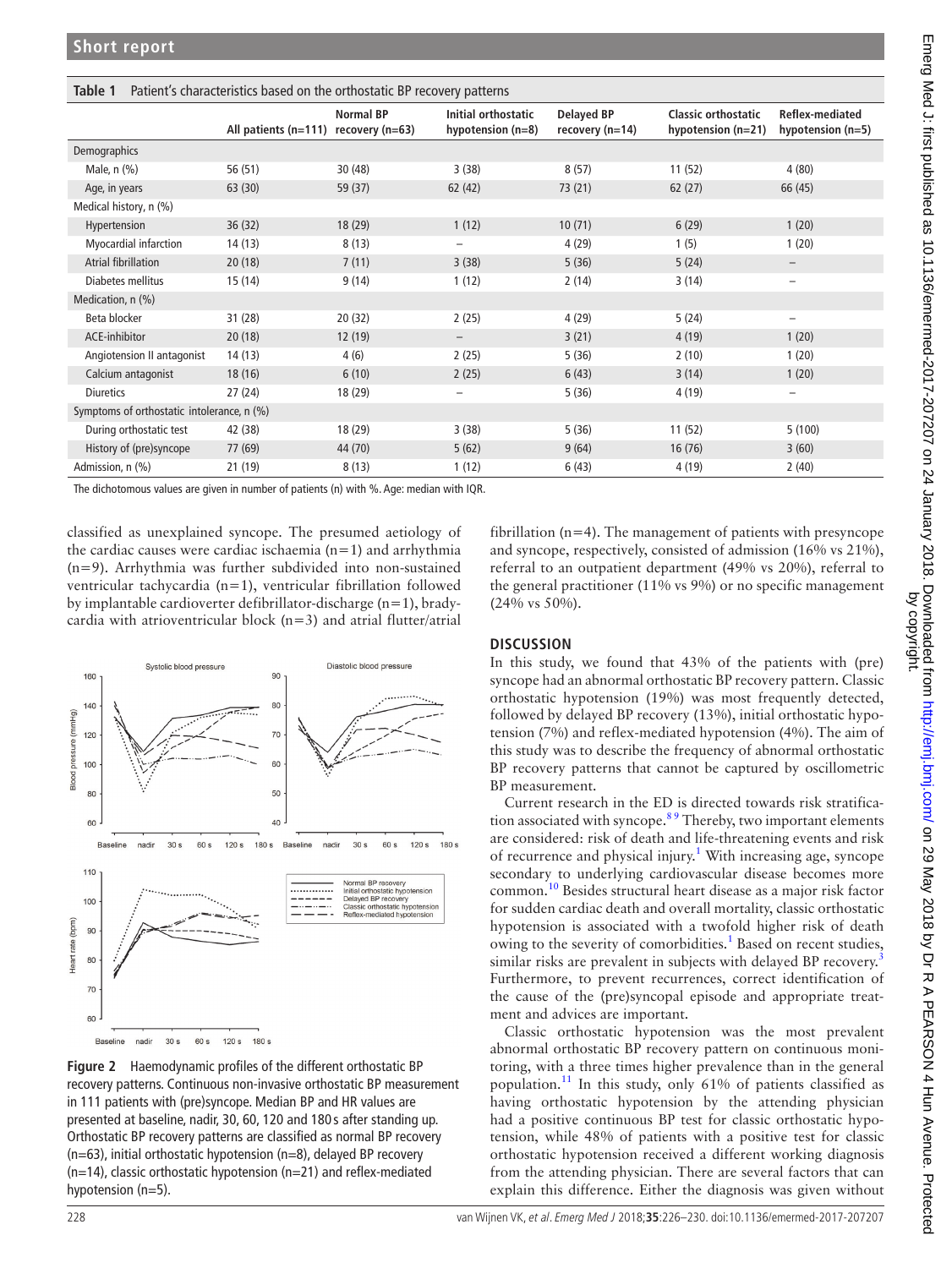| Taple 2<br>Syncope classification by attending physician versus orthostatic BP recovery pattern |                        |                              |                                            |                                        |                                                    |                                        |  |  |  |  |
|-------------------------------------------------------------------------------------------------|------------------------|------------------------------|--------------------------------------------|----------------------------------------|----------------------------------------------------|----------------------------------------|--|--|--|--|
| Diagnosis by attending<br>physician, $n\ll 0$                                                   | All patients $(n=111)$ | Normal<br>BP recovery (n=63) | Initial orthostatic<br>hypotension $(n=8)$ | <b>Delaved</b><br>BP recovery $(n=14)$ | <b>Classic orthostatic</b><br>hypotension $(n=21)$ | Reflex-mediated<br>hypotension $(n=5)$ |  |  |  |  |
| Vasovagal reflex syncope                                                                        | 45 (41)                | 31(69)                       | 1(2)                                       | 3(6)                                   | 7(16)                                              | 3(7)                                   |  |  |  |  |
| Situational reflex syncope                                                                      | 9(8)                   | 5(56)                        | 1 (11)                                     | 2(22)                                  | 1(11)                                              | $\overline{\phantom{m}}$               |  |  |  |  |
| Orthostatic hypotension                                                                         | 18 (16)                | 4(22)                        |                                            | (6)                                    | 11(61)                                             | 2(11)                                  |  |  |  |  |
| Cardiac syncope                                                                                 | 10(9)                  | 6(60)                        | 2(20)                                      | 2(20)                                  | $\overline{\phantom{m}}$                           | $\overline{\phantom{m}}$               |  |  |  |  |
| Unexplained syncope                                                                             | 29 (26)                | 17 (59)                      | 4(14)                                      | 6(21)                                  | 2(6)                                               |                                        |  |  |  |  |

<span id="page-3-5"></span>**Table 2** Syncope classification by attending physician versus orthostatic BP recovery pattern

Classification of the cause of syncope diagnosed by the attending physician. The attending physician performed his usual syncope evaluation in the ED. Conclusive information about the orthostatic BP recovery patterns was not available at the time of diagnosis.

performing orthostatic BP measurement or measurement result was not taken into account or the test was not performed correctly or it was inaccurate. The prevalence of classic orthostatic hypotension as the cause of syncope in the literature lies between 4% and 24%and probably depends on whether the test has been performed (accurately) and the age of the population.<sup>[12](#page-4-4)</sup> Correctly classifying classic orthostatic hypotension is important because of the short-term risk of recurrences and falling and long-term association with cardiovascular morbidity and mortality.[3 10 13](#page-3-2) Classic orthostatic hypotension can be caused by primary or secondary autonomic failure, it can be drug induced (eg, vasodilators, antidepressants) or caused by volume deple-tion.<sup>[1](#page-3-0)</sup> Treatment and advice are dependent on the underlying cause.<sup>13</sup>

It is only recently that delayed BP recovery has been recognised as a cause of unexplained falls and (pre)syncope and has been associated with similar short-term and long-term risks as classic orthostatic hypotension. $3 \times 10$  In the present syncope guidelines by the European Society of Cardiology and by ACC/ AHA/HRS, delayed BP recovery, as a variant of orthostatic hypotension, is not mentioned.<sup>1 14</sup> In our population, 43% of the patients with delayed BP recovery were classified as unexplained syncope. Compared with those with classic orthostatic hypotension, patients with delayed BP recovery were older, had higher prevalence of hypertension and had a higher admission rate. Delayed BP recovery can be seen as a physical sign of subclin-ical impaired physiology.<sup>[3](#page-3-2)</sup> Therefore, we suggest that (older) patients presenting to the ED with a history of orthostatic (pre) syncope shortly after standing up, but with a negative oscillometric orthostatic BP measurement, be referred to a syncope unit to detect the underlying cause.<sup>15</sup>

Initial orthostatic hypotension was present in eight (7%) patients in our study. This is a common (3%–10%) but unrecognised cause of syncope usually seen in younger patients.<sup>16</sup> The clinical diagnosis is based on a typical history of (pre)syncope directly on standing and no classic orthostatic hypotension during oscillometric orthostatic BP measurement.<sup>17</sup> The diagnosis becomes 100% certain with detection of initial orthostatic hypotension during continuous non-invasive BP measurement and recognisable symptoms. Recognition by the physician is important because management is simple and effective, that is, get up slowly and clench the buttocks (counterpressure manoeu $vres$ ).<sup>16 17</sup> When these manoeuvres abort recognisable symptoms in the patient, the diagnosis is confirmed.<sup>17</sup>

#### **Limitations**

The number of patients within the different orthostatic BP recovery patterns is relatively small. Nonetheless, this study was observational and primarily intended to determine the frequency of several forms of orthostatic (pre)syncope. Furthermore, continuous BP measurements were only performed

during workdays. Nevertheless, the classification of syncope by the attending physician ([table](#page-3-5) 2) was similar to other studies performed in the  $ED$ .<sup>[1](#page-3-0)</sup> Although we found that many patients with (pre)syncope had indeed an abnormal BP pattern, further assumptions about potential misdiagnosis by the attending physician could not be made, because this was not part of the study protocol. Moreover, we did not observe orthostatic BP measurements by the attending physicians and can therefore not state whether this was performed correctly or whether orthostatic testing was absent. Currently, we are investigating whether continuous orthostatic BP measurement in the ED is of added value in addition to extensive history taking.

### **Conclusion**

Continuous non-invasive BP measurement can potentially identify more specific and concerning causes of (pre)syncope than separate oscillometric measurements. Correct classification is important because of the short-term and long-term clinical implications.

**Contributors** VKvW, DTH, WN, JCTM and MPMH conceived the study and designed the study protocol. JCTM acquired the waiver from the Institutional Review Board. VKvW and DTH performed the measurements and VKvW, DH, MPMH and AMvR performed the analysis. ROBG critically revised the manuscript. All authors contributed to the final draft of the manuscript.

**Competing interests** None declared.

**Ethics approval** Medische Ethische Toetsingscommissie Groningen.

**Provenance and peer review** Not commissioned; externally peer reviewed.

**Open Access** This is an Open Access article distributed in accordance with the Creative Commons Attribution Non Commercial (CC BY-NC 4.0) license, which permits others to distribute, remix, adapt, build upon this work non-commercially, and license their derivative works on different terms, provided the original work is properly cited and the use is non-commercial. See: [http://creativecommons.org/](http://creativecommons.org/licenses/by-nc/4.0/) [licenses/by-nc/4.0/](http://creativecommons.org/licenses/by-nc/4.0/)

© Article author(s) (or their employer(s) unless otherwise stated in the text of the article) 2018. All rights reserved. No commercial use is permitted unless otherwise expressly granted.

## **References**

- <span id="page-3-0"></span>1 Moya A, Sutton R, Ammirati F, et al. Guidelines for the diagnosis and management of syncope (version 2009). [Eur Heart J](http://dx.doi.org/10.1093/eurheartj/ehp298) 2009;30:2631-71.
- <span id="page-3-1"></span>2 van Wijnen VK, Finucane C, Harms MPM, et al. Noninvasive beat-to-beat finger arterial pressure monitoring during orthostasis: a comprehensive review of normal and abnormal responses at different ages. [J Intern Med](http://dx.doi.org/10.1111/joim.12636) 2017;282:468-83.
- <span id="page-3-2"></span>3 Lagro J, Schoon Y, Heerts I, et al. Impaired systolic blood pressure recovery directly after standing predicts mortality in older falls clinic patients. J Gerontol A Biol Sci Med [Sci](http://dx.doi.org/10.1093/gerona/glt111) 2014:69:471-8.
- <span id="page-3-3"></span>4 Nowak RM, Sen A, Garcia AJ, et al. Noninvasive continuous or intermittent blood pressure and heart rate patient monitoring in the ED. [Am J Emerg Med](http://dx.doi.org/10.1016/j.ajem.2011.05.014) 2011;29:782–9.
- <span id="page-3-4"></span>5 Peeters SY, Hoek AE, Mollink SM, et al. Syncope: risk stratification and clinical decision making. [Emerg Med Pract](http://www.ncbi.nlm.nih.gov/pubmed/25105200) 2014;16:1–22. quiz 22-3.
- 6 Grossman SA, Babineau M, Burke L, et al. Do outcomes of near syncope parallel syncope? [Am J Emerg Med](http://dx.doi.org/10.1016/j.ajem.2012.05.036) 2012;30:2064-5. author reply 2064.